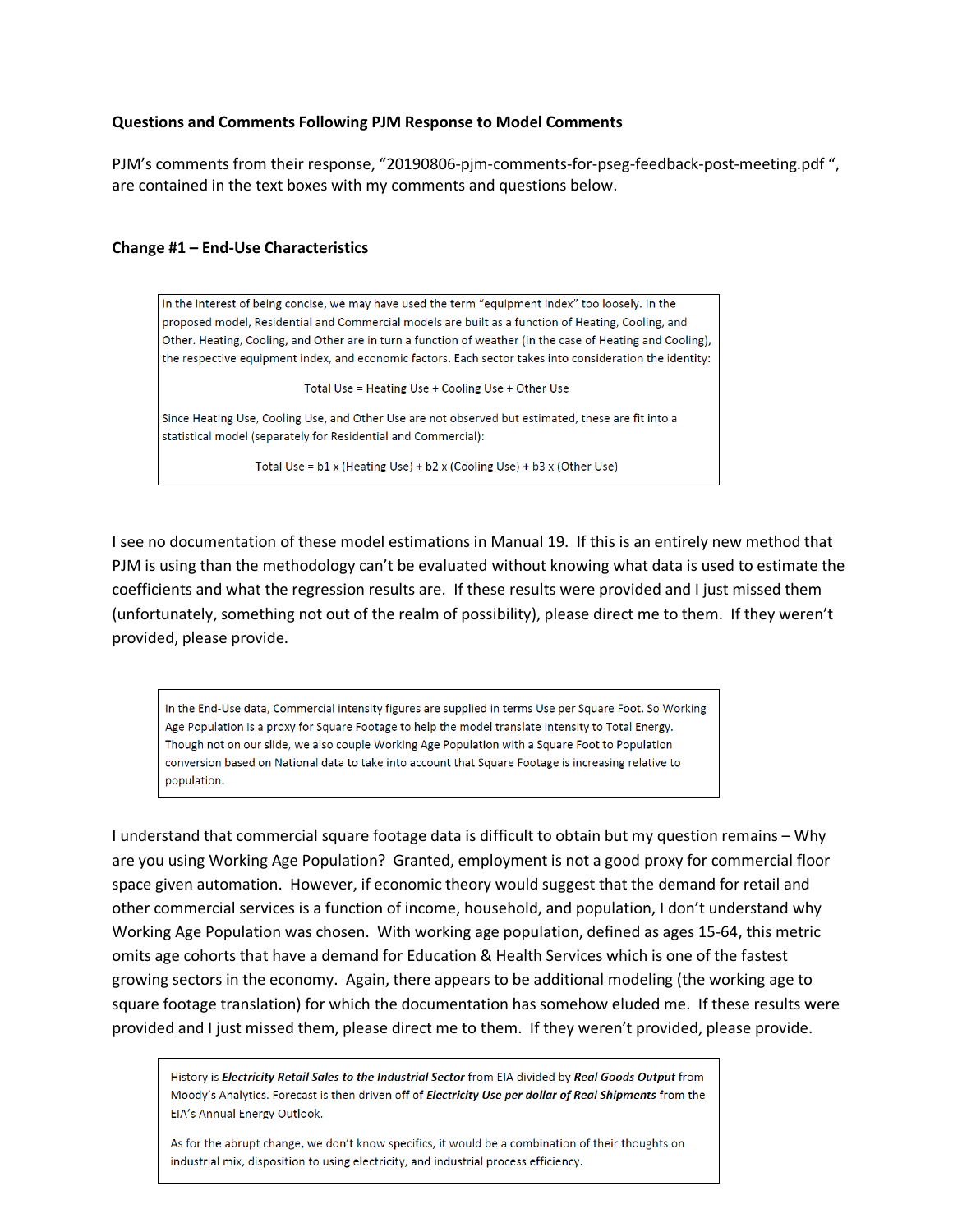The industrial energy use in the AEO "includes energy for combined heat and power plants that have a non-regulatory status and small on-site generation systems." Is it possible that your history is based on Retail Sales of electricity and the forecast is based on Total Electricity Use (purchased and other) so that the series aren't consistent?

## **Change #2 – Modeling Non-weather sensitive Load**

We agree that we are not doing two-stage least squares.

What we are trying to accomplish is to rectify the growing disconnect between non-weather sensitive load trends and the variable set that the current model uses to represent that trend (i.e. the current model's Other Equipment Index combined with the Economic Index). The solution we propose is to estimate non-weather sensitive load, forecast it using a calibrated non-weather sensitive variable (a combination of Residential, Commercial, and Industrial trends), and then directly use this as an input to the model of total load. We believe that employing this method will allow the model to better distinguish historical trends and ultimately provide a more accurate forecast.

Well, actually the proposed PJM model is utilizing two-stage least squares - Stage 1 estimating the nonweather sensitive load and Stage 2 using that result in the forecast model. My point was that 2SLS is not being used for the standard econometric reasons that it was developed to address. If the current model is not capturing non-weather sensitive load trends, then it implies that there is a specification problem or problems in the model or the estimation data set that should be examined and rectified. It seems very extreme to use an untested, and to me questionable, methodology that uses data that is not in the season of the peak load - the main objective to forecast. In addition, if the peak hours in the shoulder months are used to estimate the base load, then the hour used is also not appropriate.

We are working on changes that consider your concern regarding the absence of Summer/Winter months in the non-weather sensitive load calculation.

In establishing the history of non-weather sensitive load, we don't necessarily care about the why, only about the trend. The why is then considered when the non-weather sensitive variable is estimated and forecasted in a regression model which uses the calibrated non-weather sensitive variable (a combination of Residential, Commercial, and Industrial trends).

I don't think that the history of non-weather sensitive load can be accurately established without considering why it changes over time. Annual binaries, as I stated before, capture all the omitted variables, including some imprecision in the weather variables. If you have a driver that you're confident using to forecast non-weather sensitive load, it should be utilized in the estimation of non-weather sensitive load. If it can't be used in the estimation, it shouldn't be used in the forecasting.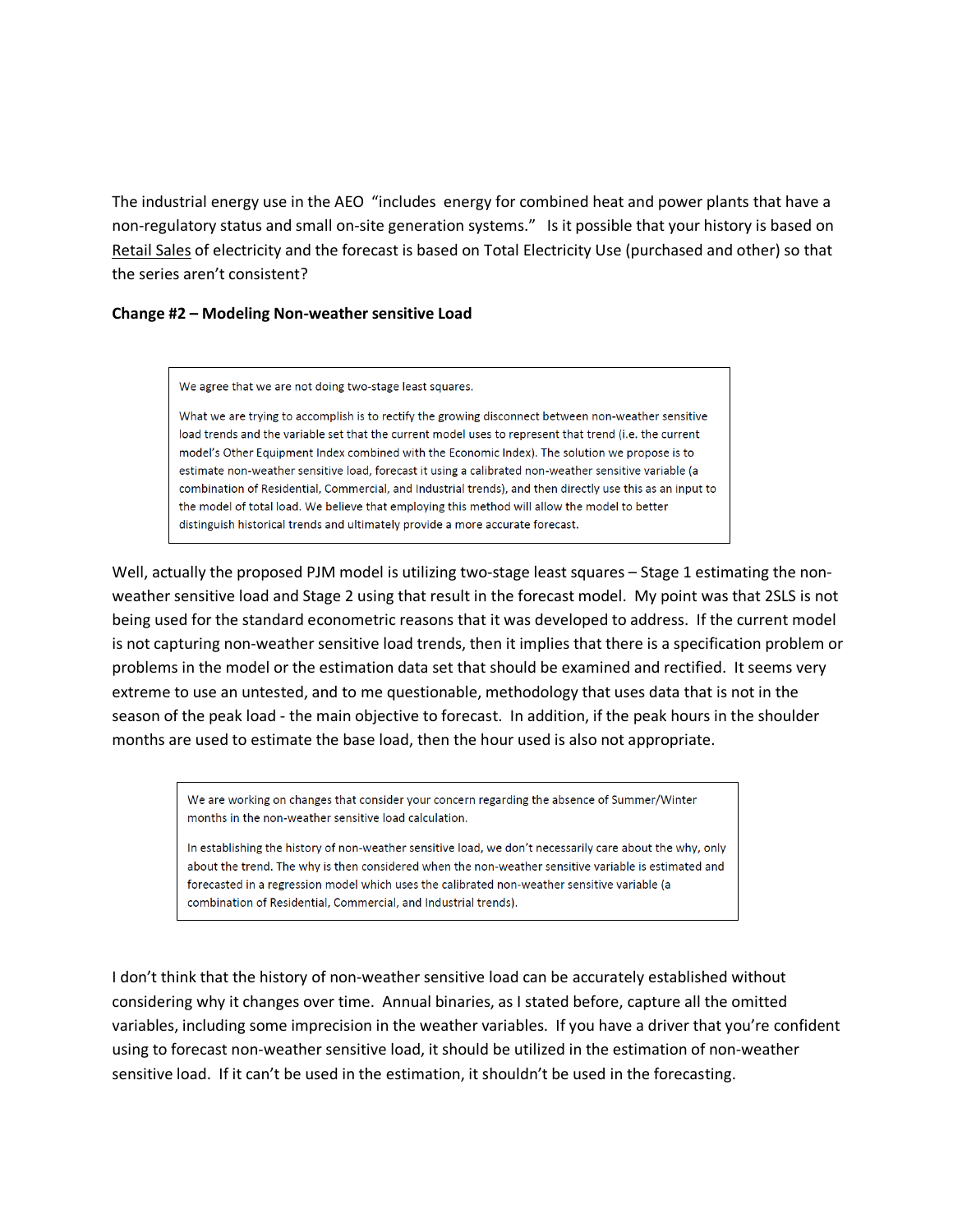Again, there appears to be additional estimations for which the documentation has somehow eluded me. If these results were provided and I just missed them, please direct me to them. If they weren't provided, please provide.

## **Change #3 – Building weather Variables**

We are using both CDD and THI because they are both found to add value to the model.

I assume, from the statement above, that you're using CDD because the models "performance", e.g.  $R^2$ , MSE, etc., is reduced if you include CDD. This, however, is not a justification for using a variable it is an introduction of bias in your estimates. The rationale for this bias is that, with the regression model, you're trying to quantify the conditional expectation, i.e:

 $E(y|X\beta)$  [1]

 of the theoretically valid model that you've constructed. If variables are selected to, for example, minimize MSE then a different conditional expectation is being quantified, i.e:

E(y|Xβ,minimize(MSE)) [2]

The bias arises because you get a different answer with [2] than from [1] because, in effect, they are two different questions.

Now, you know as well as I do that we're all guilty of doing this. As a matter of fact software exists to do this on a large scale (see: Stepwise Regression). My problem with it arises when it is used to include variables that should not be in the regression. As far as I know, there is no engineering or behavioral reason for cooling load to be a function of temperature without taking humidity into account. I think that using CDD in the models is fundamentally wrong.

> It has not been verified that the max daily THI never occurs after the peak, nor minimum daily WWP. Weather conditions that occur after the peak are highly collinear with conditions that occur before the peak. Weather variables are meant to be indicative of the weather conditions that customers face, and the model establishes the relationship between load and weather. If the weather conditions are not informative to determining the relationship, then the model will give less weight to them.

In the analysis of peak load, the independent variable that is most accurately measured is the weather. As a result, the weather data that is used should reflect the weather that contributes to the peak load whether it be at time of peak or prior to the peak. There is no reason to use weather that is "highly collinear with conditions that occur before the peak". The weather variables are meant to be the measure of weather that impacts load. There's no reason to settle for anything less – especially if alternative measure occurs after the peak. Again, using estimation results to justify using an incorrect specification is not appropriate.

> The idea behind running the univariate regression models was to get each individual variable's explanatory power. Since the Summer variables and Winter variables being examined are highly collinear, using a multivariate regression model would defeat this purpose. While there is undoubtedly omitted variable bias, this is predominately an issue for the parameter estimates in each of the univariate models (which never get used).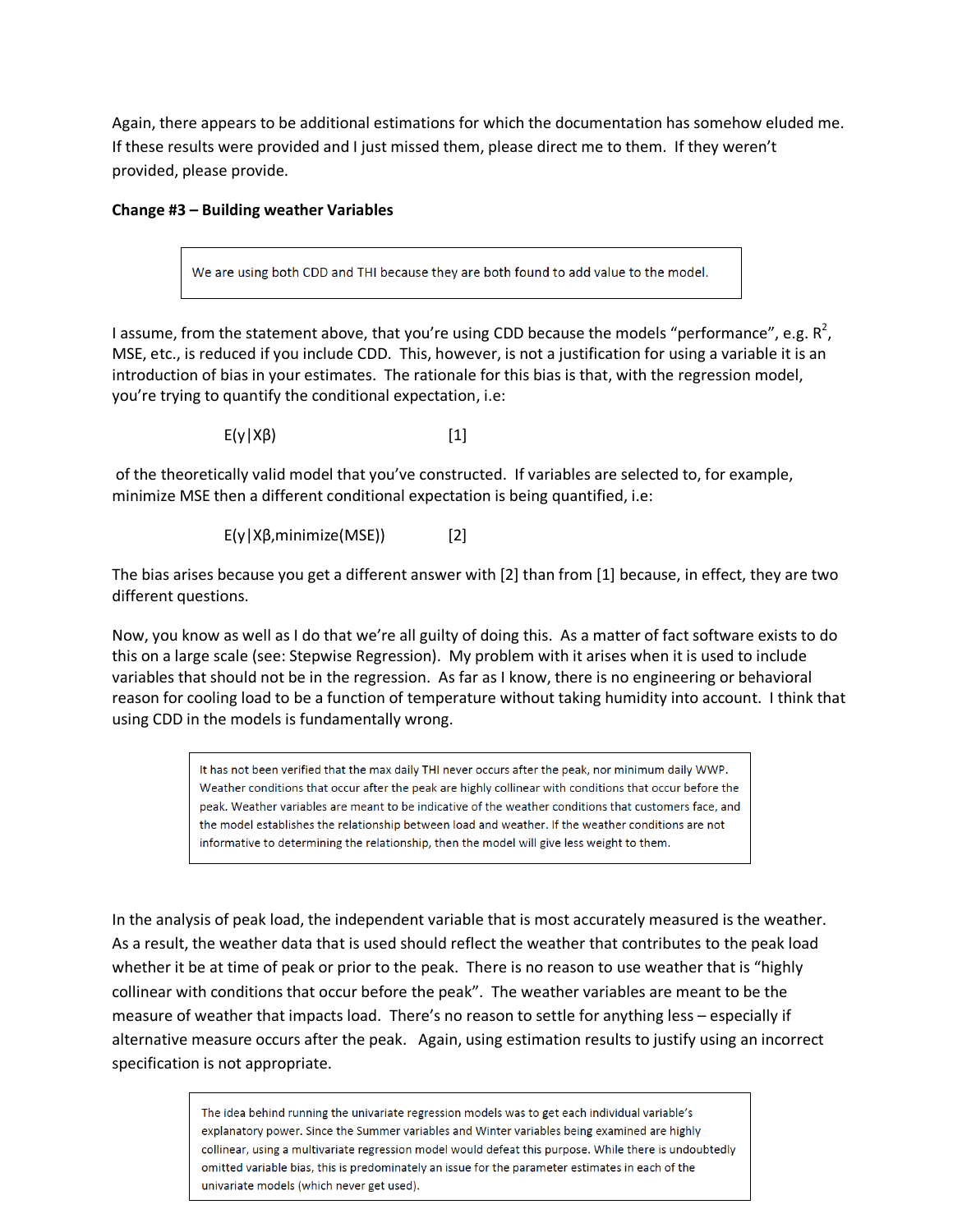The omitted variable bias not only affects the parameter estimates but, since the parameter estimates are used to calculate the fitted values, the omitted variable bias also impacts the Sum of Squared Errors which is used. Multicollinearity does not preclude using multivariate regression. Multivariate regression in the presence of multicollinearity will result in unbiased estimated coefficients – the desired result. The estimates, however, are not as precise as one would hope. Using less precise unbiased estimators is preferable to using biased estimates that are just wrong.

> The goal here is not to save on degrees of freedom. The origin of pursuing this was that the current weather specification is a mix of linear and spline terms. Summer weather is specified by CDD (linear term), lag CDD (linear term), and THI (spline terms). Much of the weight in the final model solution is being given to the linear term, and thus the current model is perhaps not fully capturing the saturation effect at extreme weather conditions and thus potentially contributing to overforecasting. We believe having a single weather variable will allow us to have a more cohesive and consistent treatment of weather.

Perhaps using more appropriate weather, THI rather than CDD, would be a better first step in attempting to fully capturing the weather effect.

> You are correct that the variable with the greatest weight is CDD. As stated on the prior page, this is true in the current model as well. By itself CDD tends to be more predictive of daily peak load than does THI. We tried iterations with daily average THI in place of CDD and those tended to not do as well. We agree that THI is more intuitive, and if building an hourly model rather than a daily model, THI may very well work out to be the superior variable. We have hypothesized that it may have to do with morning and early afternoon humidity not being all that influential in final daily peak determination. This type of humidity (if it burns off by peak time) would boost a daily average THI out of proportion with its load impact, whereas CDD by contrast would not. Moreover, the culmination of a daily peak has to do with the aggregate thermal buildup throughout the day rather than a single point in time like max daily THI.

The statement that the THI doesn't work because the average daily THI or the daily maximum THI doesn't work is the result of using a daily average and a daily maximum that, as I noted before, contains weather data that occurs after the peak and, as a result, is irrelevant. It avoids the question as to why the THI at the time of peak and during the appropriate periods prior to peak is not used.

It is also noted in the PJM response that "the culmination of a daily peak has to do with the aggregate thermal buildup throughout the day". If this is the case, why are variables quantifying this buildup, e.g. one-hour lag, three-hour lag, etc., not included in the model specifications.

A one day lag for CDD has been found to add value to the model. This would be highly correlated with overnight weather.